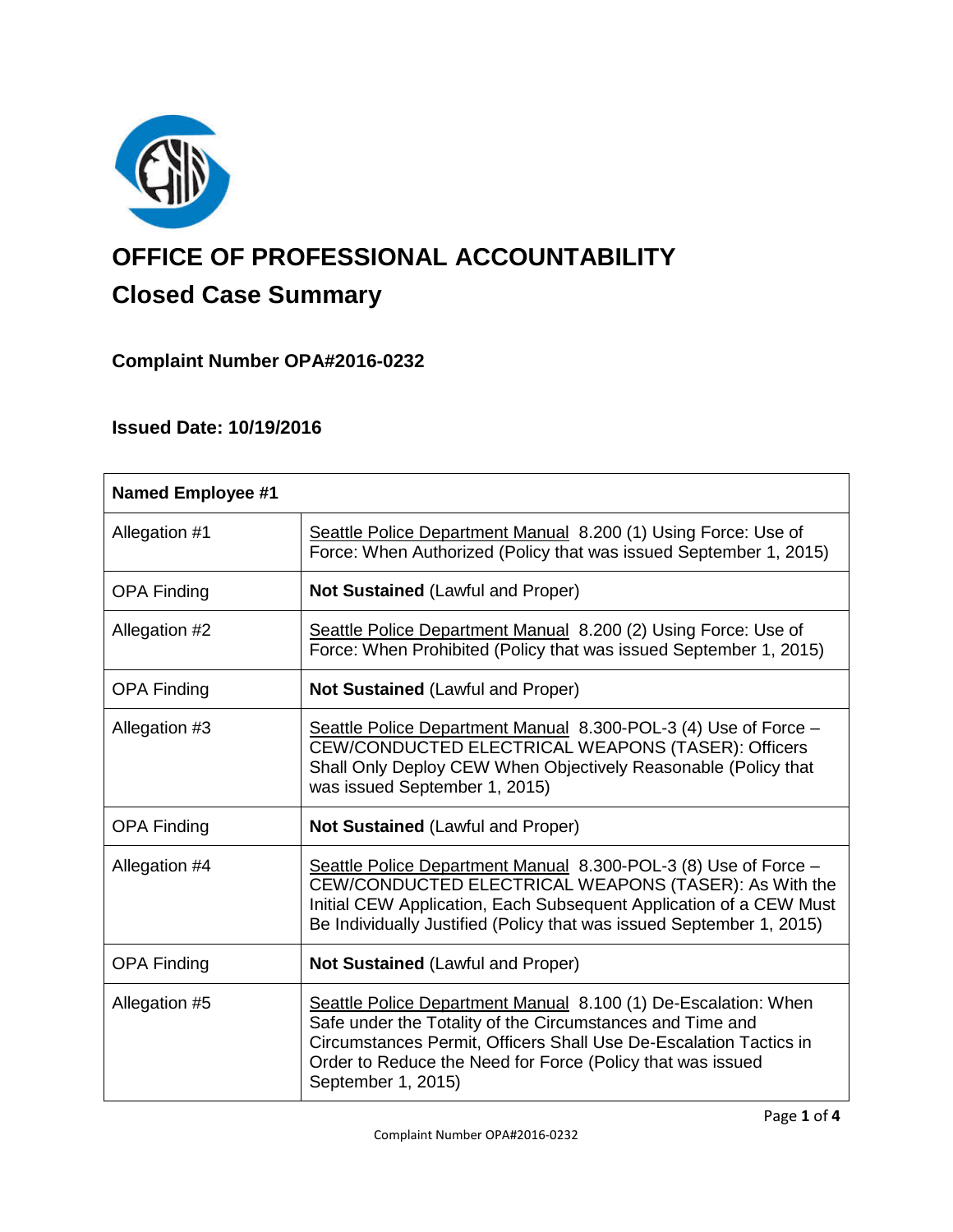| OPA Finding             | <b>Not Sustained (Lawful and Proper)</b> |
|-------------------------|------------------------------------------|
| <b>Final Discipline</b> | N/A                                      |

## **INCIDENT SYNOPSIS**

The Named Employee was dispatched to a disturbance at the subject's residence.

## **COMPLAINT**

The complainant, a supervisor within the Department, alleged that the Named Employee applied three Taser cycles to the subject after the Named Employee fired his Taser in the dart mode during an incident, which may have violated policy.

## **INVESTIGATION**

The OPA investigation included the following actions:

- 1. Review of the complaint memo
- 2. Interview of the subject
- 3. Review of In-Car Videos (ICV)
- 4. Search for and review of all relevant records and other evidence
- 5. Interviews of SPD employees

## **ANALYSIS AND CONCLUSION**

The complainant alleged that the Named Employee may have used force, a Taser, on a subject that was not reasonable, necessary and/or proportional. The preponderance of the evidence from this investigation showed the Named Employee deployed a Taser on the subject and then re-activated the Taser two more times. This means the subject received three cycles of energy from the Taser. The subject was in his apartment on an upper floor of an apartment building, throwing furniture and other large items out the window to the alley below. The evidence suggested the subject was experiencing a crisis of some sort and exhibited behavior consistent with a condition sometimes called "excited delirium." The first use of the Taser by the Named Employee was shortly after he and two other officers made entry to the subject's small apartment for his safety and to prevent him from falling or jumping out the window. The subject started to charge at the Named Employee and was about four feet away when the Named Employee deployed the Taser darts and the subject experienced the first energy cycle. The subject fell to the ground and the officers were able to get a handcuff on one of the subject's wrists. The officers struggled with the subject as he actively resisted and tried to roll over and get up. Observing the strength and determination of the subject, the Named Employee was concerned for his safety and that of the other two officers. This was when the Named Employee issued a verbal warning and then activated the Taser whose wires and probes were still attached to the subject. This second cycle of energy allowed the officers to get the second handcuff on the subject's wrist. The subject then stopped struggling to get up and physically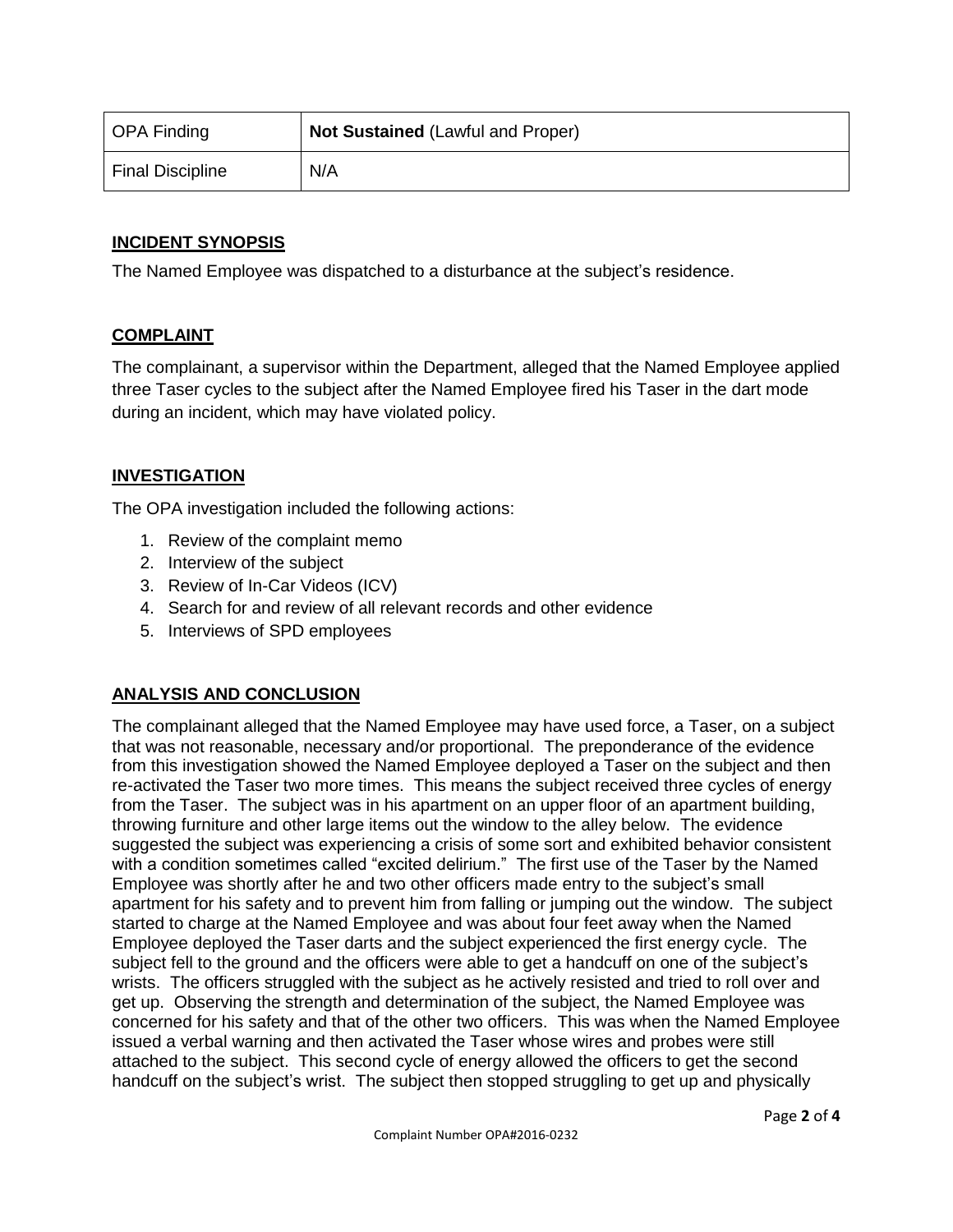resisting the officers. One of the officers left the apartment to retrieve some equipment from his police car, leaving the Named Employee and another officer with the subject. After a short time, the subject began to struggle again and kicked his leg so as to strike the Named Employee. After a warning to stop, the Named Employee activated the Taser for a third cycle. The subject stopped struggling and thereafter was safely transported from the scene. The OPA Director found each use of the Taser to be reasonable, necessary and proportional, given the totality of the circumstances.

The complainant alleged that the third activation of the Taser by the Named Employee may have violated the SPD Policy prohibiting the use of force on a restrained prisoner absent exceptional circumstances to prevent injury, escape or destruction of property. Only the third cycle of the Taser was done while the subject was fully handcuffed. The OPA Director found the preponderance of the evidence showed the use of force was necessary to prevent injury to the officers and the subject. The subject was agitated and physically resistant. He was also large and strong; so much so that the Named Employee and officer with him were having difficulty controlling him. The Named Employee was concerned he would be struck by the subject's foot as he started kicking. The Named Employee was also concerned the subject might be able to get up and either attack the officers or jump out the window. Given the circumstances, these were reasonable concerns.

The complainant alleged that Named Employee's use of the Taser did not comply with the restrictions placed on that device by policy. SPD Policy §8.300-POL-3(4) states, in part:

*Officers may use CEWs in the following circumstances:*

- *When a subject causes an immediate threat of harm to the officer or others; or*
- *When public safety interests dictate that a subject needs to be taken into custody and the level of resistance presented by the subject is likely to cause injury to the officer or to the subject if hands-on control tactics are used.*

The preponderance of the evidence showed that, for each of the three uses of the Taser by the Named Employee, the subject posed an immediate threat of harm to the officers and/or himself.

The complainant alleged that the Named Employee failed to attempt to use de-escalation tactics before using the Taser the first time. The preponderance of the evidence showed that, when the Named Employee and the other two officers entered the subject's apartment, they tried to speak with the subject and coaxed him to get away from an open, nearly floor to ceiling window. The subject's response was to turn and charge at the officers. At that point, further deescalation tactics were not feasible and the Named Employee used his Taser to stop the subject's charge. The OPA Director found that the Named Employee and other officers initially attempted de-escalation, but found it not effective as evidenced by the subject's behavior.